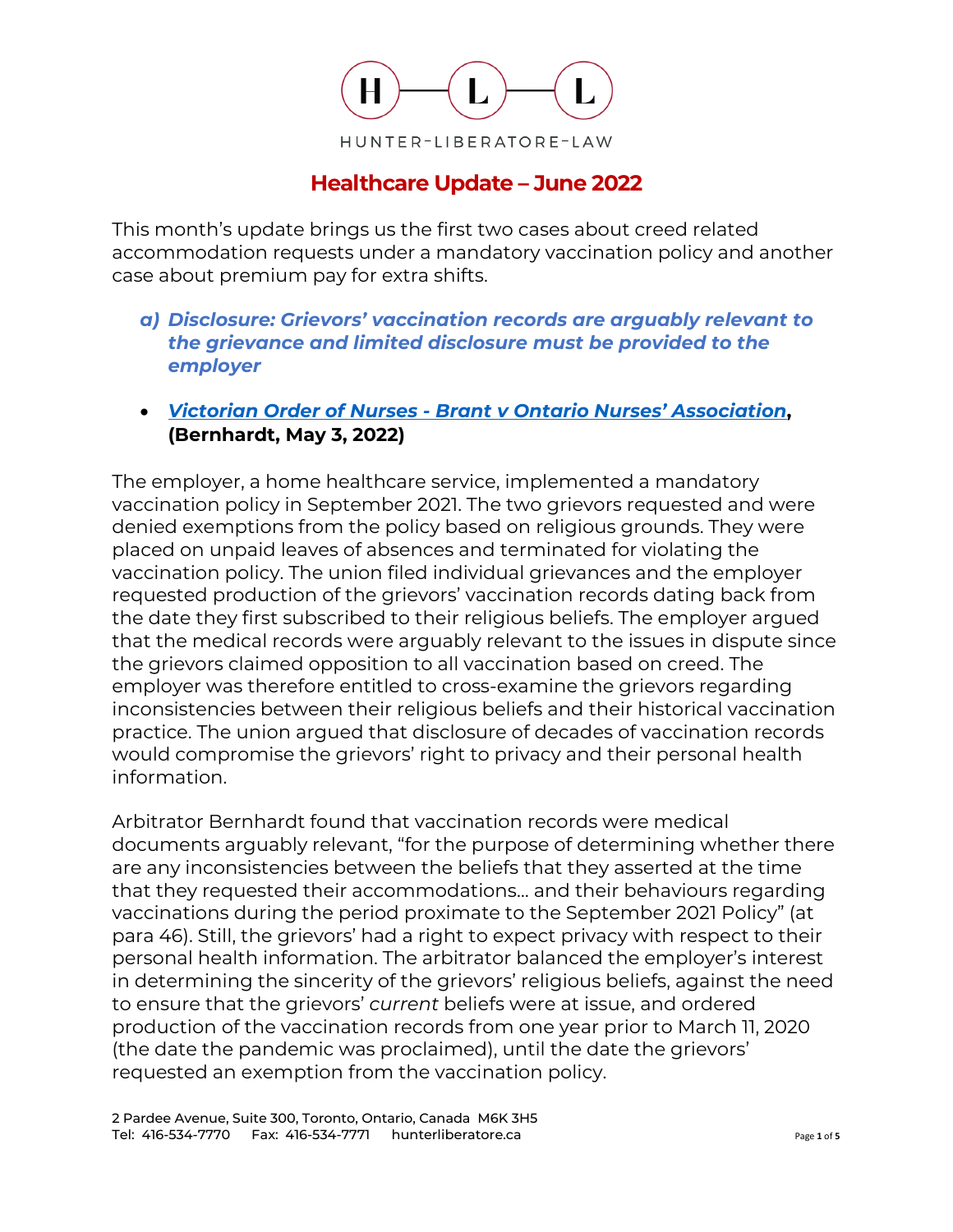

*b) Vaccination Creed Exemption: Despite inconsistencies in her conduct, an employee who holds a sincere belief, with sufficient nexus to her creed, is entitled to a vaccination exemption under the Human Rights Code* 

## • *Public Health Sudbury [& Districts v Ontario Nurses' Association](https://www.canlii.org/en/on/onla/doc/2022/2022canlii48440/2022canlii48440.html)***, (Herman, June 7, 2022)**

The employer issued a mandatory vaccination policy requiring all staff to be vaccinated against COVID-19 subject to medical or human rights exemptions. The grievor, a public health nurse and devout Roman Catholic, claimed an exemption on the basis of creed and was denied. The union grieved the denial, arguing that the employer had discriminated against the grievor in its refusal to allow her requested exemption, and in her subsequent suspension and termination of employment. The basis of the grievor's creed-based objection to the COVID-19 vaccines was that they used fetal cell lines in their research; she believed that receiving one of the vaccines in these circumstances would be to "condone, cooperate with, or participate in abortion." The grievor's pastor submitted a letter to the employer advising that the majority of the Latin Mass congregation, of which the grievor was a member, opposed vaccination and this opposition was in accordance with the precepts of the faith.

The union argued that the grievor had a sincerely held belief in a creed that prevented her from getting vaccinated. The grievor's belief was shared by many in her religious community, as verified by her pastor and although the Catholic Church held a different view regarding vaccines, the Church permitted individual choice about taking vaccines. The employer argued that despite the grievor's devout Catholicism, her actions in every other context were inconsistent with her claim that her faith required her to decline to be vaccinated. In particular, the grievor took no steps to inquire whether other medicines or products she and her family ingested were connected to fetal cell lines; she had herself taken vaccines in the past with connections to research using fetal cell lines; and she had administered such vaccines to others. The employer argued that the grievor was skeptical about the efficacy of the vaccines and made the decision not to be vaccinated before she was aware of any connection between the vaccines and fetal cell lines. She subsequently, latched on to the "faith-based" rationale once she realized it could help her succeed in obtaining an exemption.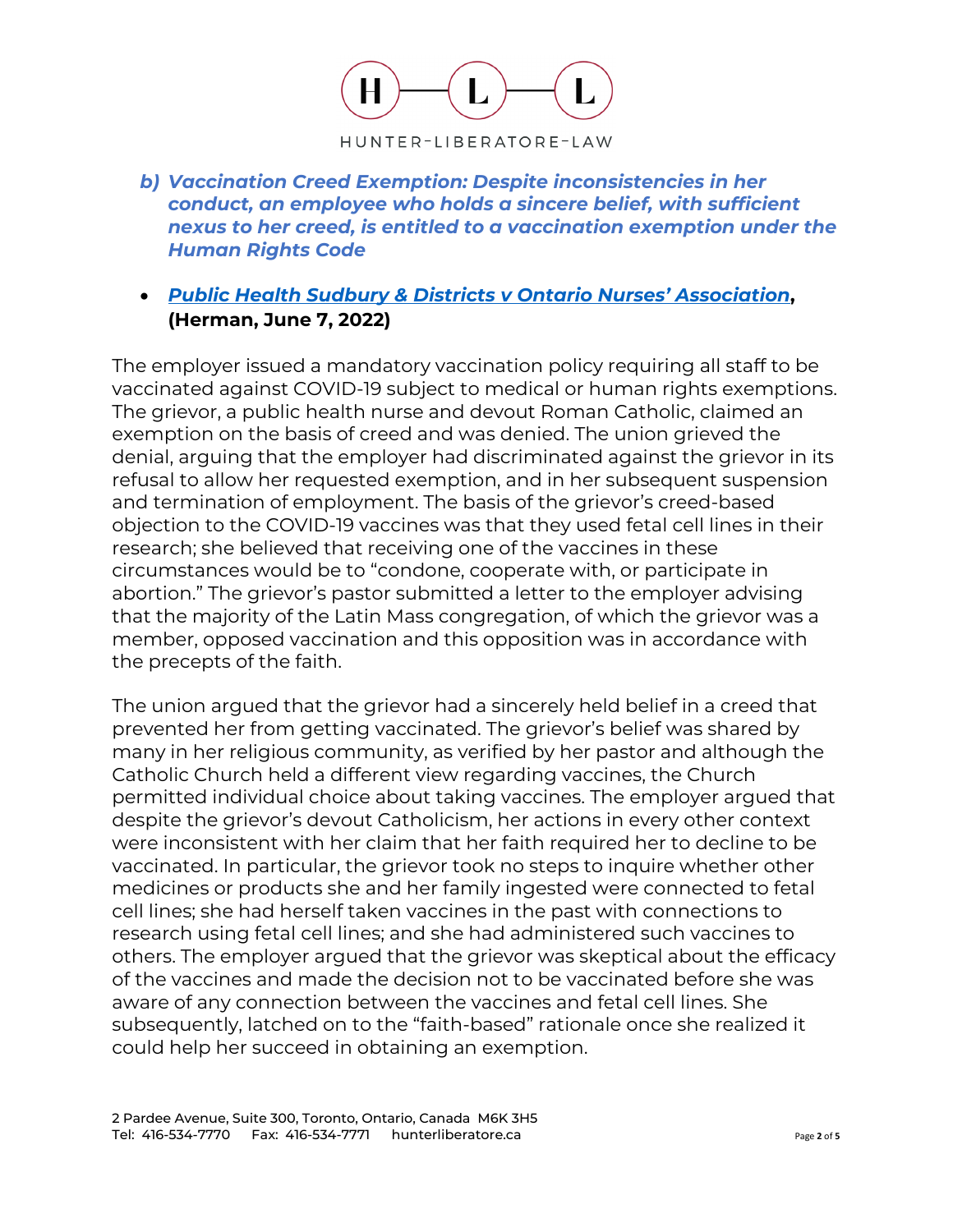

Arbitrator Herman was tasked with determining whether the employer had *prima facie* discriminated against the grievor. He found that the grievor was a member of the Latin Mass community which was a religion or creed which opposed abortion and contraception. That the community allowed personal choice regarding vaccination did not render the decision a "preference or singular belief, separate and apart from the overarching doctrine of the Latin Mass community" (at para 48). He then examined whether the grievor's refusal to get vaccinated was sincerely based upon or connected to her faith. He noted that,

There can be multiple reasons for objecting to getting vaccinated, but as long as one of the reasons is sincerely and legitimately based upon one's creed, as subjectively interpreted and applied, an applicant would be entitled to an exception under the Code and the vaccine policy itself. Once the grievor learned about the fetal cell line connection with the vaccines, even if that connection is factually and objectively quite remote, if the grievor sincerely believes that her faith does not allow her to get vaccinated, that would be sufficient grounds for granting her request for an exemption (at para 50).

Arbitrator Herman noted that the grievor took no steps to inquire whether the medicines she and her family were then taking had any connections to fetal cell lines and that the grievor had administered vaccines that used fetal cell lines in their development. These factors raised questions about the grievor's sincerity in claiming that her faith prevented her from getting vaccinated. Nevertheless, he concluded that the grievor's evidence about her religious beliefs and how she had conducted her life in accordance with her faith, was credible:

Despite the inconsistencies discussed above, it is unlikely that the grievor has fabricated or simply "latched" on to a creed-based claim for an exemption in order to avoid getting vaccinated. It is unlikely that a long-standing devout member of the Latin Mass community has in effect fabricated the assertion that her faith requires this of her. To do so would require a substantial repudiation of the grievor's longstanding system of beliefs and how she exercises her faith (para 58).

Since the grievor held a sincere belief, with sufficient nexus to her creed, she was entitled to an exemption based on the provisions of the *Human Rights Code*. The grievor had been *prima facie* discriminated against when the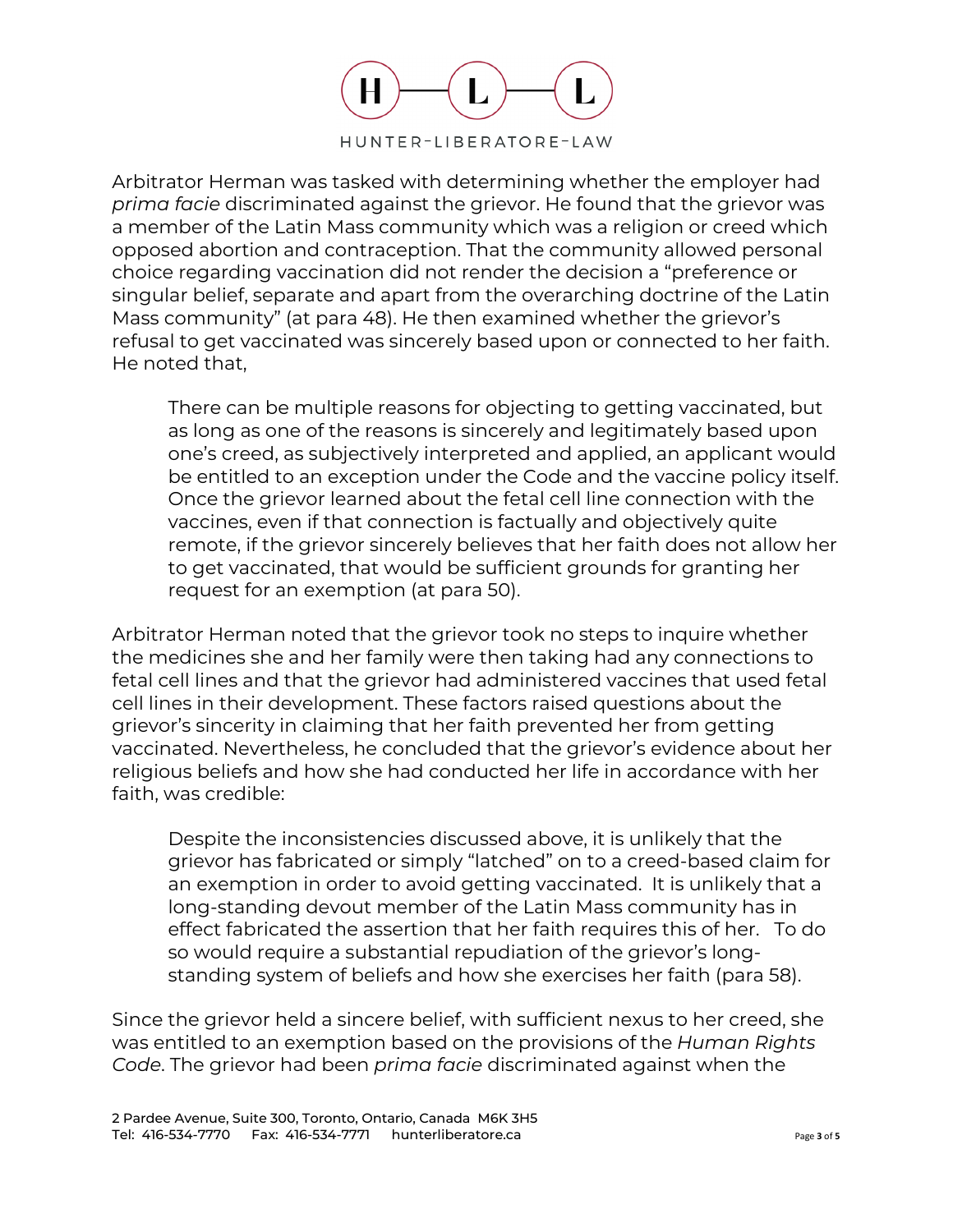

employer denied her exemption under its vaccination policy. The matter was remitted to the parties as the employer had reserved the right to call evidence and make arguments regarding whether and/or how the grievor could be accommodated in all the circumstances.

- *c) Voluntary Shifts: An employee who is offered and accepts a shift that results in their working more than six (6) consecutive days is entitled to the overtime rate for hours worked on consecutive days in excess of six (6) days*
- *[Ottawa Hospital v Canadian Union of Public Employees](https://canlii.ca/t/jpgzh)***, (Flaherty, May 30, 2022)**

The grievances involved employees who were offered and voluntarily accepted shifts, which resulted in them working more than six (6) consecutive days. The union argued that shifts worked after six (6) consecutive days should be paid at the applicable overtime rate of pay, including if appropriate, double-time, under article L.5.1(e). The Hospital argued that the offer and acceptance of voluntary shifts does not trigger the requirement of Article L.5.1(e) which provided as follows:

No full-time or regular part-time employee shall work more than six (6) consecutive days. If however, exigency requires that he works more than six (6) consecutive days he shall be paid at the overtime rate for hours worked on consecutive days in excess of six (6) days. This shall not apply where a regular part-time employee is offered and voluntarily accepts an additional shift in accordance with L.5.2(a).

Most of the grievors are full-time employees, although some were regular part-time employees who were working temporarily in full-time positions. Arbitrator Flaherty found that shifts offered and accepted voluntarily were not excluded from Article L.5.1(e) as the parties did not use the word "scheduled" in paragraph (e) as they had in other articles in L.5.1. The arbitrator also found that the plain and ordinary definition of the term "exigency" can include a sudden or urgent need for overtime work that arises after the schedule is released. L.5.1(e) was not limited to pre-scheduled work and was triggered where the Hospital required work to be done and that work was performed by an employee who worked more than six consecutive days. This was the case whether the shifts were scheduled, otherwise imposed by the Hospital, or voluntarily accepted by the employee.